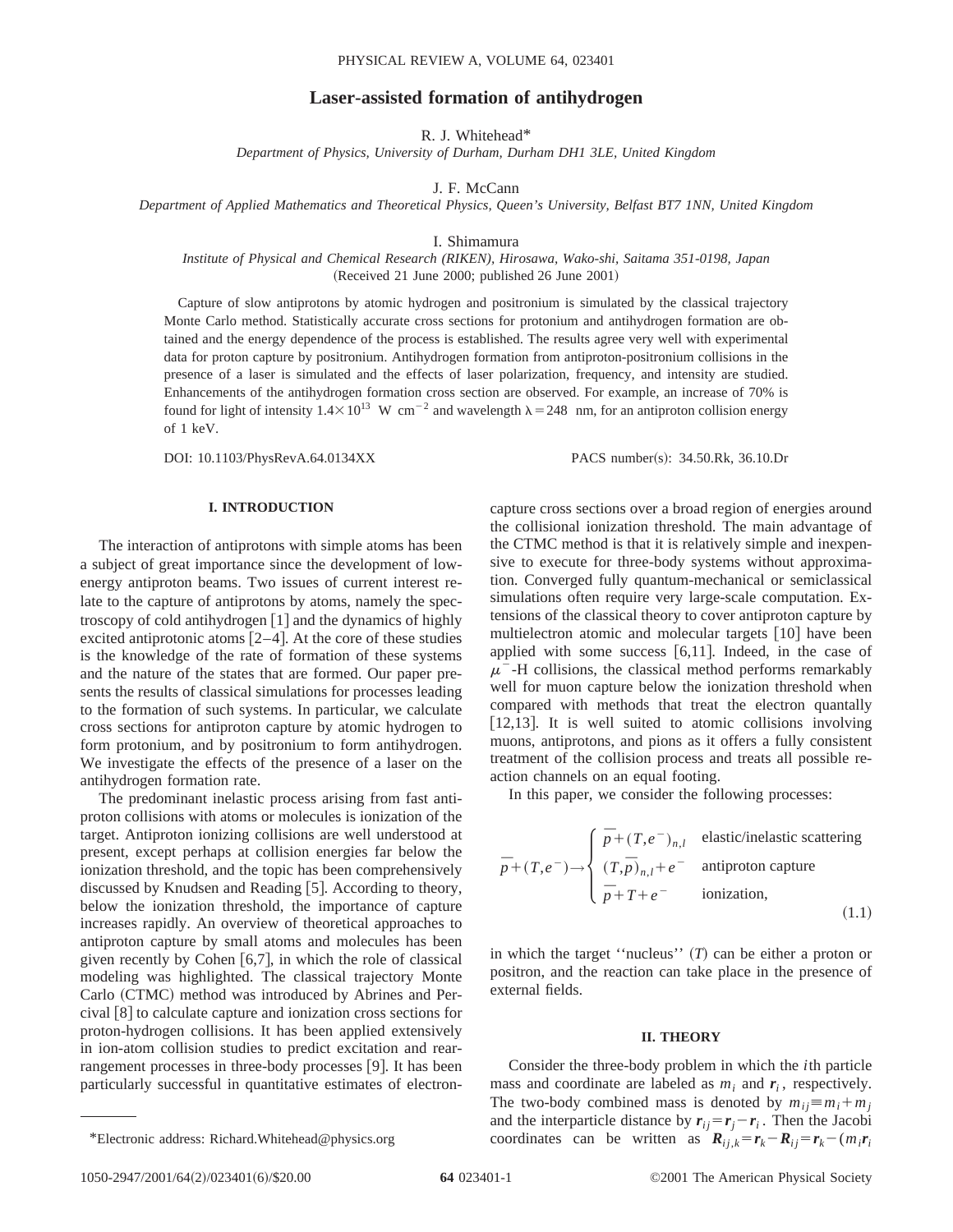$+m_j r_j/m_{ij}$ . The Hamiltonian in the center-of-mass frame is given by

$$
H = \frac{p_{12}^2}{2\mu_{12}} + \frac{p_{12,3}^2}{2\mu_{12,3}} + \sum_{i < j} \frac{k_{ij}}{r_{ij}},\tag{2.1}
$$

where

$$
\mu_{ij} = m_i m_j m_{ij}^{-1} , \qquad (2.2a)
$$

$$
\mu_{ij,k} = m_{ij} m_k M^{-1} \tag{2.2b}
$$

are reduced masses, and  $M = m_{12} + m_3$  is the total mass. The momenta are defined as  $p_{ij} \equiv \mu_{ij} \dot{r}_{ij}$  and  $p_{ij,k} \equiv \mu_{ij,k} \dot{R}_{ij,k}$ . In atomic units,  $k_{ij} = Z_i Z_j$ , where  $Z_i$  is the charge of the *i*th particle. In our case,  $Z_1Z_2 < 0$  and  $Z_2Z_3 < 0$ , so that the pro- $\chi$  jectile (particle 3) can bind with particle 2.

The CTMC procedure is well documented  $[8,7,14]$ , but briefly it consists of the following steps: (i) Monte Carlo sampling of initial conditions  $(t=0)$ , (ii) integration of the equations of motion, and (iii) identification of the exit channel in the asymptotic region  $t \rightarrow +\infty$ . For a given collision energy  $(E)$ , the initial conditions are specified by six parameters: five for the target and one for the projectile. The projectile is launched towards the target from a prescribed fixed distance  $(d)$  with a variable impact parameter  $(b)$ . The center-of-mass collision energy, *E*, is related to the laboratory collision energy,  $E_{lab}$ , by

$$
E = E_{\text{lab}} m_{12} / M \tag{2.3}
$$

and to the relative velocity of collision by

$$
v = \sqrt{2E/\mu_{12,3}}.\tag{2.4}
$$

The target state is modeled by the microcanonical distribution  $[8,14]$ , which prescribes the sampling of momentum and position phase space subject to the constraint of fixed energy. The five free variables include three angles, two describing the orientation of the orbital plane with the third specifying the orientation of the axis of the elliptical orbit. Finally, the angular momentum and initial position of the target particles on the orbital path are chosen randomly. Implicitly, we assume that the perturbing ion is sufficiently distant, and/or the laser pulse has not yet arrived, such that the two-body motion is purely Keplerian.

The collision dynamics can be solved by integration of the equations of motion in either the Hamiltonian or Lagrangian form. The Hamiltonian formalism has been favored in the past as it is more efficient in the use of symmetry arguments that reduce the computation. In practice, it is simple and effective to work with the physically equivalent six (independent) second-order differential equations of motion following directly from Newton's second law. These were solved by resolving the equations into their Cartesian coordinates resulting in 12 first-order coupled ordinary differential equations, and integrated by an eighth-order Runge-Kutta method  $|15|$ .

At intervals, a series of tests are performed in order to determine if the collision is over, and if so, the exit channel is identified. These tests are similar to those of  $|14|$ . For antiproton capture, one can associate semiquantal numbers to label the captured state according to its energy and angular momentum [9,14]. The semiquantal integers  $(n, l)$  are connected to the classical, continuous numbers  $n_c$ ,  $l_c$  by the relations

$$
[(n-1)(n-\frac{1}{2})n]^{1/3} \le n_c \le [n(n+\frac{1}{2})(n+1)]^{1/3}, (2.5)
$$

$$
l \lt (n/n_c)l_c \le l+1,\tag{2.6}
$$

where  $n_c = (\mu_{23}/2|E_{23}|)^{1/2}$ ,  $E_{23}$  is the energy of the bound state in its center-of-mass frame, and  $l_c = |\mathbf{r}_{23} \times \mathbf{p}_{23}|$ .

The presence of a laser introduces a perturbation that, in the dipole approximation and with the choice of the length gauge, has the form

$$
H' = -F(t)\cos(\omega t + \varphi) \sum Z_i r_i \cdot e, \qquad (2.7)
$$

where  $e$  is the direction of polarization of the laser,  $\omega$  is the angular frequency, and  $F(t)$  is the electric-field amplitude. The phase of the laser  $\varphi$  is significant whenever the optical cycle time is longer than the time taken for the collision interaction. At higher velocities, it is necessary to choose a random selection of phases to allow for this variability. The peak field  $(F_{\text{max}})$  is related to the light intensity  $(I)$  by  $F_{\text{max}} = \sqrt{2I/\varepsilon_0 c}$ . We note that the presence of the laser leads to a very small oscillatory motion of the center of mass of the system. However, this oscillatory motion dies away with the passage of the light pulse, and in the dipole approximation does not create a net transfer of momentum. In our scheme, the positronium is formed prior to the arrival of the laser pulse, and the collision products are observed after the pulse has ended. Thus the two-body bound-state quantum numbers and momentum-position distributions can be treated as field-free motions. The field was ramped smoothly on and off over a time scale  $\tau$ :

$$
F(t) = F_{\text{max}} \begin{cases} \sin^2(\pi t/2\tau), & 0 \le t \le \tau \\ 1, & \tau < t < \Delta T - \tau \\ \sin^2(\pi(\Delta T - t)/2\tau), & \Delta T - \tau \le t \le \Delta T. \end{cases}
$$
(2.8)

A large number  $(N)$  of collisions are simulated that sample the full range of particle phase space and take into account the random laser phase. The cross sections for capture  $(\sigma^c)$ and ionization  $(\sigma^i)$  are calculated by quadrature:

$$
\sigma^{c,i} = 2 \pi \sum_{j,k} p^{c,i}(j,b_j) b_j w_k \Delta b_k, \qquad (2.9)
$$

where  $p^{c,i}(j,b_j)$  is the probability of a capture/ionization event happening at an impact parameter  $b_k \le b_j \le b_k + \Delta b_k$ for a collision, labeled  $j$  ( $1 \le j \le N$ ). The weights  $(w_k)$  were taken according to Simpson's rule and the range of integration covered all values of the impact parameter for which  $p^{c,i}(j,b_j) \neq 0$ . The accumulation of errors in the numerical integration of the equations of motion was monitored by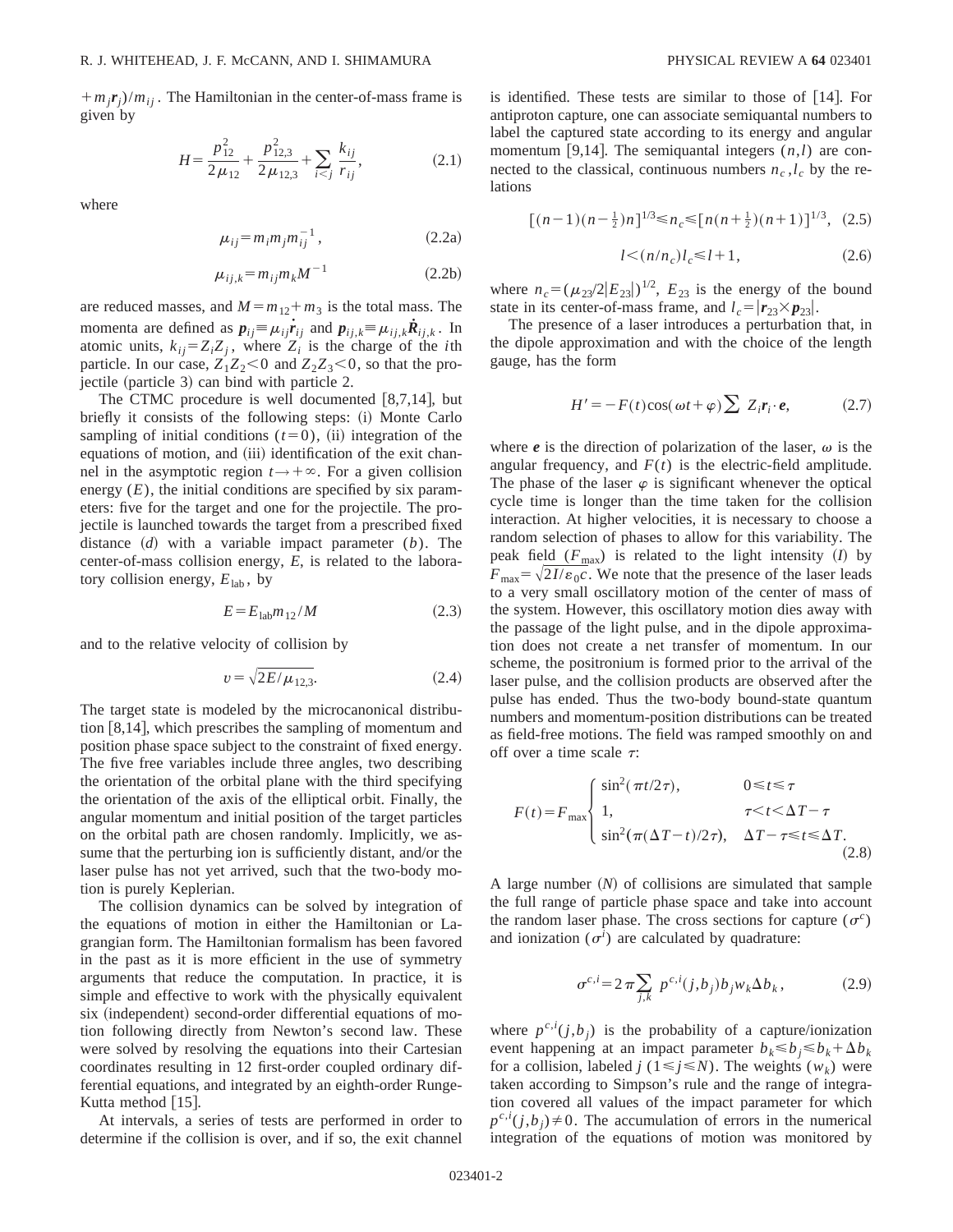### LASER-ASSISTED FORMATION OF ANTIHYDROGEN PHYSICAL REVIEW A **64** 023401

TABLE I. Total antiproton capture cross sections,  $\sigma^c = \sum_{nl} \sigma_{nl}^c$ , for an atomic hydrogen target, as a function of the center-of-mass collision energy, *E*.

| E      | $\sigma^c$    | E      | $\sigma^c$    |
|--------|---------------|--------|---------------|
| (a.u.) | $(\pi a_0^2)$ | (a.u.) | $(\pi a_0^2)$ |
| 0.100  | 5.03          | 0.430  | 2.73          |
| 0.125  | 4.44          | 0.460  | 2.68          |
| 0.150  | 4.10          | 0.480  | 2.62          |
| 0.175  | 3.83          | 0.500  | 2.58          |
| 0.200  | 3.62          | 0.510  | 2.49          |
| 0.225  | 3.48          | 0.520  | 2.20          |
| 0.250  | 3.36          | 0.530  | 1.85          |
| 0.275  | 3.25          | 0.540  | 1.40          |
| 0.300  | 3.14          | 0.550  | 1.02          |
| 0.325  | 3.03          | 0.560  | 0.64          |
| 0.350  | 2.96          | 0.580  | 0.31          |
| 0.375  | 2.88          | 0.600  | 0.16          |
| 0.400  | 2.81          | 0.620  | 0.09          |

regular checks of the conservation laws. For example, in laser-free collisions, when energy conservation is violated by one part in 10 000, the results were discarded from the sample. A small number of orbits failed to converge to a prescribed exit channel as  $t \rightarrow \infty$ , and these were also rejected. In all, it was found that these anomalous results never exceeded 0.1% of the total number of collisions and thus much less than statistical fluctuations in the sampling process.

### **III. FIELD-FREE ANTIPROTON CAPTURE**

Results for antiproton capture and collisional ionization were used to establish the accuracy of our code and to extend the range of the data. The statistical errors, denoted by the standard deviation *s*, are very much smaller than the point sizes on the figures. Sample results for the hydrogen target are given in Table I and agree well with previous simulations [11]. We also present results for  $\pi^{-}$  ( $m_{\pi} \approx 273 m_e$ ) capture by hydrogen in Table II. It has been noted  $[7]$  that cross sections for capture of  $\mu^{-}$  ( $m_{\mu} \approx 207 m_e$ ) [7,13,14,16] and  $\bar{p}$ by hydrogen are very similar, and our data for  $\pi^-$  follow this trend. This reflects the fact that the electron ejection process at low energies involves a centrifugal energy barrier against the incident particle approaching the critical distance of ionization, rather than a condition dependent on the collision velocity  $[6]$ . Our data are more extensive and statistically accurate than previous CTMC simulations  $[11,14,7,17]$ . As an example of the sampling error, the cross section for capture for  $E=0.2$ , given by  $\sigma^c = 3.62 \pi a_0^2$ , was obtained from  $N=5\times10^4$  trajectories, which equates to a standard deviation of  $s = 0.02\pi a_0^2$ . Similarly, the cross section for collisional ionization  $(\sigma^i)$  of positronium for  $E_{lab} = 10 \text{ keV}$ given by  $\sigma^i = 0.32 \pi a_0^2$  was obtained from  $N = 10^5$  trajectories with  $s = 0.01 \pi a_0^2$ .

The distribution of antiprotons in subshells ( $\sigma_{nl}^c$ ) has been considered by Cohen  $[7,18]$ . If the electron is liberated with

TABLE II. Total pion capture cross sections ( $\sigma^c = \sum_{n l} \sigma^c_{n l}$ ) for  $\pi$ <sup>-</sup> collisions with an atomic hydrogen target, as a function of the center-of-mass collision energy, *E*.

| E<br>(a.u.) | $\sigma^c$<br>$(\pi a_0^2)$ | E<br>(a.u.) | $\sigma^c$<br>$(\pi a_0^2)$ |
|-------------|-----------------------------|-------------|-----------------------------|
| 0.100       | 5.13                        | 0.500       | 2.65                        |
| 0.120       | 4.67                        | 0.520       | 2.42                        |
| 0.150       | 4.20                        | 0.540       | 2.08                        |
| 0.200       | 3.73                        | 0.560       | 1.64                        |
| 0.250       | 3.47                        | 0.580       | 1.16                        |
| 0.300       | 3.22                        | 0.600       | 0.76                        |
| 0.350       | 3.03                        | 0.620       | 0.44                        |
| 0.400       | 2.90                        | 0.640       | 0.31                        |
| 0.425       | 2.82                        | 0.660       | 0.19                        |
| 0.450       | 2.74                        | 0.680       | 0.14                        |
| 0.480       | 2.71                        | 0.700       | 0.11                        |

an energy  $\varepsilon > 0$  (in the center-of-mass frame), then the protonium energy  $E_n = -\mu_{23}/(2n^2)$  is determined by  $E_n = E$  $-\frac{1}{2}\mu_{12}$  –  $\varepsilon$ . Slow electron escape,  $\varepsilon \approx 0$ , means that capture must occur near the level  $n_{\text{max}} \approx \sqrt{\mu_{23}} /(\mu_{12} - 2E)$ . This corresponds closely to our data (Fig. 1); for example, at  $E$ =0.05 the formula gives  $n_{\text{max}} \approx 32$ . The sharpness of the  $\sigma_n^c$ distributions indicates a thin capture shell around the atom corresponding to  $n \geq 1$  and partially explains why classical theory works rather well in this instance. At higher energies, the ejected electron energy spectrum is broader, corresponding to antiproton-electron collisions in which momentum and energy transfer is required to effect capture. This leads to a broadening in the  $\sigma_n^c$  distribution, and the maximum of the curve favors lower *n*. The target atom has spherical symmetry, and thus the summation over all *n* and *m* levels yields cross sections that reflect the statistical weight:  $\sigma_l^c \propto (2l)$ +1) [6]. In Fig. 2, the distributions,  $\sigma_l^c$ , follow this trend until the cutoff at  $l \sim n_{\text{max}}$  corresponding to the *n* distribution (Fig. 1). Using the semiclassical correspondence  $l \sim \mu_{12,3} v \, b$ ,



FIG. 1. Partial cross sections,  $\sigma_n^c = \sum_l \sigma_{nl}^c$ , for protonium formation in a quasiquantum level *n*, following antiproton-hydrogen collisions. Center-of-mass collision energy in atomic units:  $\bigcirc$ , *E*  $=0.05; \Box, E=0.1; \diamondsuit, E=0.2; \triangle, E=0.3; \nabla, E=0.4.$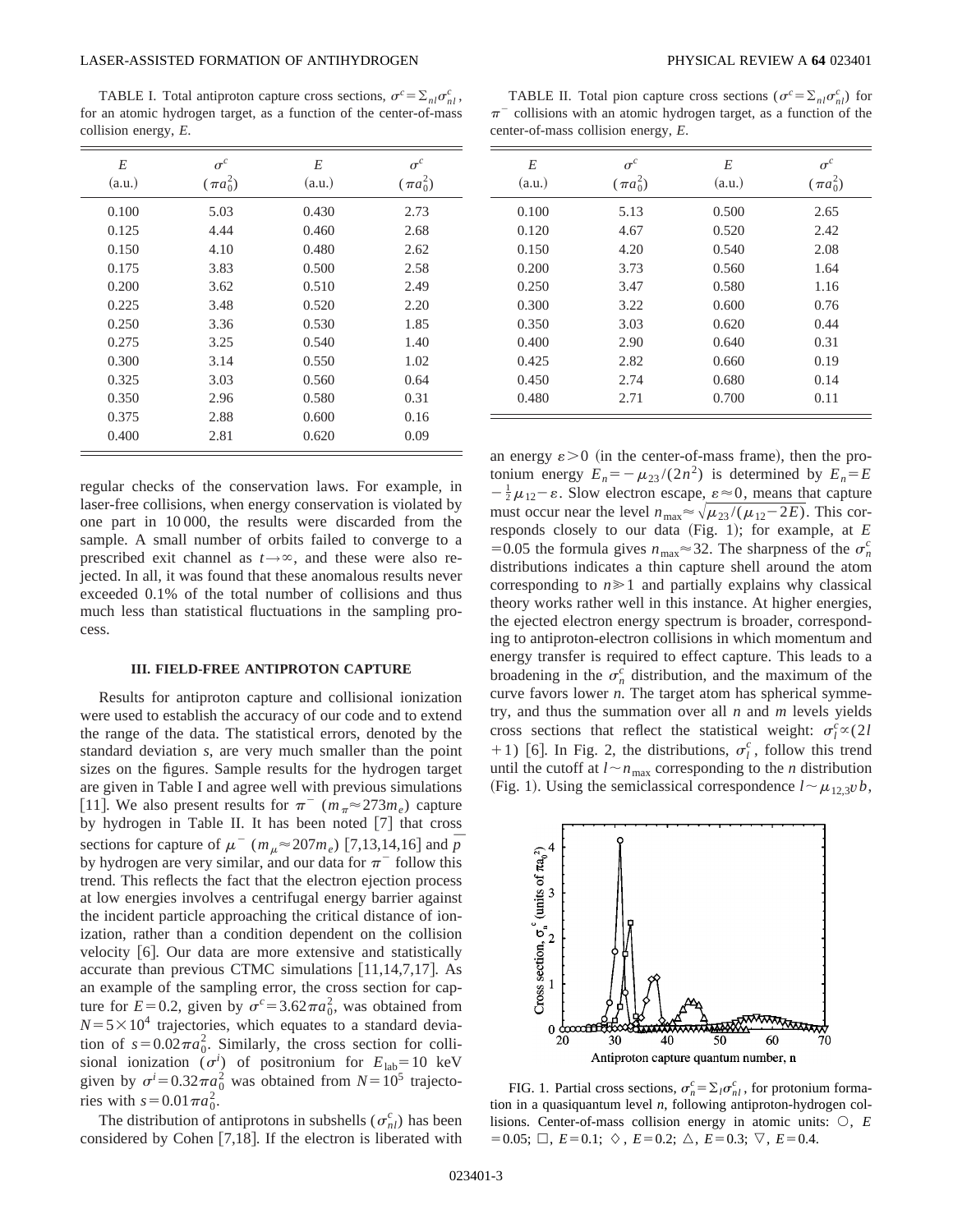

FIG. 2. Partial cross sections  $\sigma_l^c = \sum_n \sigma_{nl}^c$  for protonium formation in a quasiquantal state *l* following antiproton-hydrogen collisions. Center-of-mass collision energy in atomic units:  $\circ$ ,  $E=0.1$ and  $\Box$ ,  $E=0.3$ .

Fig. 2 can also be viewed as the weighted capture probability  $bp<sup>c</sup>(b)$ , which is sharply attenuated for orbits that pass outside the capture radius  $(R<sub>c</sub>)$ . The antiprotons that are captured occupy a wide distribution of states. A small fraction of these capture antiprotons moves in nearly circular orbits *l*  $\sim$ *n*. These orbits are associated with long-lived states of antiprotonic helium  $\lceil 3 \rceil$ . At energies above the ionization threshold, the capture cross section falls away rapidly as a result of the requirement for momentum matching  $[19]$ .

Antiproton collision with positronium has been proposed as an efficient means of producing cold antihydrogen  $[1]$ . Our CTMC results are shown in Fig. 3 along with previous results for  $E_{\text{lab}} > 2$  keV by Ermolaev [17]. The results agree very well with experimental results  $[20]$  for the chargeconjugate reaction  $p + Ps \rightarrow H + e^+$ . In [20], the cross section for hydrogen formation at 13.3 keV is determined to be  $\sigma^c$  $=9 \pm 3 \pi a_0^2$  compared with our results of  $10 \pi a_0^2$ ; and at  $E_{\text{lab}} = 11.3 \text{ keV}, \sigma^c = 30 \pm 10 \pi a_0^2, \text{compared with the}$ CTMC results:  $15\pi a_0^2$ .



FIG. 3. Capture  $\bullet$  and ionization  $\blacksquare$  cross sections for antiproton impact on positronium, and their dependence on the antiproton kinetic energy,  $E_{lab}$ . Comparison with CTMC results of Ermolaev [17] for capture  $\Diamond$  and ionization  $\Diamond$ . The laboratory ( $E_{lab}$ ) and center-of-mass energy  $(E)$  are related by Eq.  $(2.3)$ .

TABLE III. Capture  $(\sigma^c)$  and ionization  $(\sigma^i)$  cross sections for antiproton  $\overline{p}$  collisions with positronium (Ps) as a function of the laboratory collision energy  $E_{\text{lab}}$ . The laboratory ( $E_{\text{lab}}$ ) and centerof-mass energy  $(E)$  are related by Eq.  $(2.3)$ .

| $E_{\rm lab}$ | $\sigma^c$    | $E_{\rm lab}$ | $\sigma^c$    | $\sigma^i$ |
|---------------|---------------|---------------|---------------|------------|
| (keV)         | $(\pi a_0^2)$ | (keV)         | $(\pi a_0^2)$ |            |
| 0.10          | 119.0         | 5.00          | 16.4          | 0.00       |
| 0.12          | 100.0         | 6.25          | 17.6          | 0.00       |
| 0.15          | 83.7          | 7.50          | 17.4          | 0.02       |
| 0.20          | 67.2          | 8.75          | 16.2          | 0.13       |
| 0.25          | 54.4          | 10.0          | 15.2          | 0.32       |
| 0.30          | 48.0          | 12.5          | 14.5          | 1.0        |
| 0.40          | 38.9          | 17.5          | 9.8           | 4.3        |
| 0.50          | 33.9          | 20.0          | 7.3           | 6.2        |
| 0.60          | 29.5          | 25.0          | 3.7           | 7.8        |
| 0.70          | 27.4          | 30.0          | 2.2           | 8.2        |
| 0.80          | 25.6          | 32.5          | 1.6           | 8.3        |
| 1.00          | 23.0          | 40.0          | 0.79          | 8.0        |
| 1.20          | 21.0          | 50.0          | 0.35          | 7.3        |
| 1.50          | 19.8          | 65.0          | 0.10          | 6.5        |
| 1.80          | 18.6          | 75.5          | 0.05          | 5.8        |
| 2.50          | 17.6          | 90.0          | 0.00          | 5.1        |
| 3.00          | 17.0          | 100           | 0.00          | 4.6        |
| 3.75          | 17.8          |               |               |            |

It can be seen in Fig. 3 that the capture cross section for positronium has a prominent plateau feature over the energy range 2–10 keV. This is suggestive of a geometric target corresponding to a critical capture radius. Employing the laws of conservation of energy and angular momentum, and assuming that capture occurs at an antiproton-positron radius  $(R<sub>c</sub>)$  where the electronic energy becomes positive, we arrive at the formula  $[14]$  for the cross section in terms of the critical distance:

$$
\sigma^{c} = \kappa \pi R_{c}^{2} [1 + E^{-1} (R_{c}^{-1} + \varepsilon_{i})], \qquad (3.1)
$$

where  $\kappa \leq 1$  is an empirical factor introduced to represent the efficiency of capture and  $\varepsilon_i = -\frac{1}{2}\mu_{12}$  is the target energy. If we assume that  $R_c$  corresponds to the limit of the classical electron distribution, this simple model seems to explain the general trends in Tables I, II, and III. In fact, the data are very well represented by the following fits for the parameters: for  $\bar{p}$ +Ps,  $R_c$ =3.5 and  $\kappa$ =0.96; for  $\bar{p}$ +H, the fit is not quite as good, and we find that  $R_c = 1.60, \kappa = 0.87$  gives a reasonable approximation to the data. Given that the Ps radius is twice as large as that of H, one might expect that  $R_c(\bar{p} + \text{Ps}) \approx 2R_c(\bar{p} + \text{H})$ . We find from the fitted values that this is true to a good approximation. The capture radius model suggests that an increase in the antihydrogen production cross section might be obtained if the positronium could be either excited or polarized by an external field. In simple terms, the atom would have a larger orbit and charge volume and hence  $R_c$  would be increased.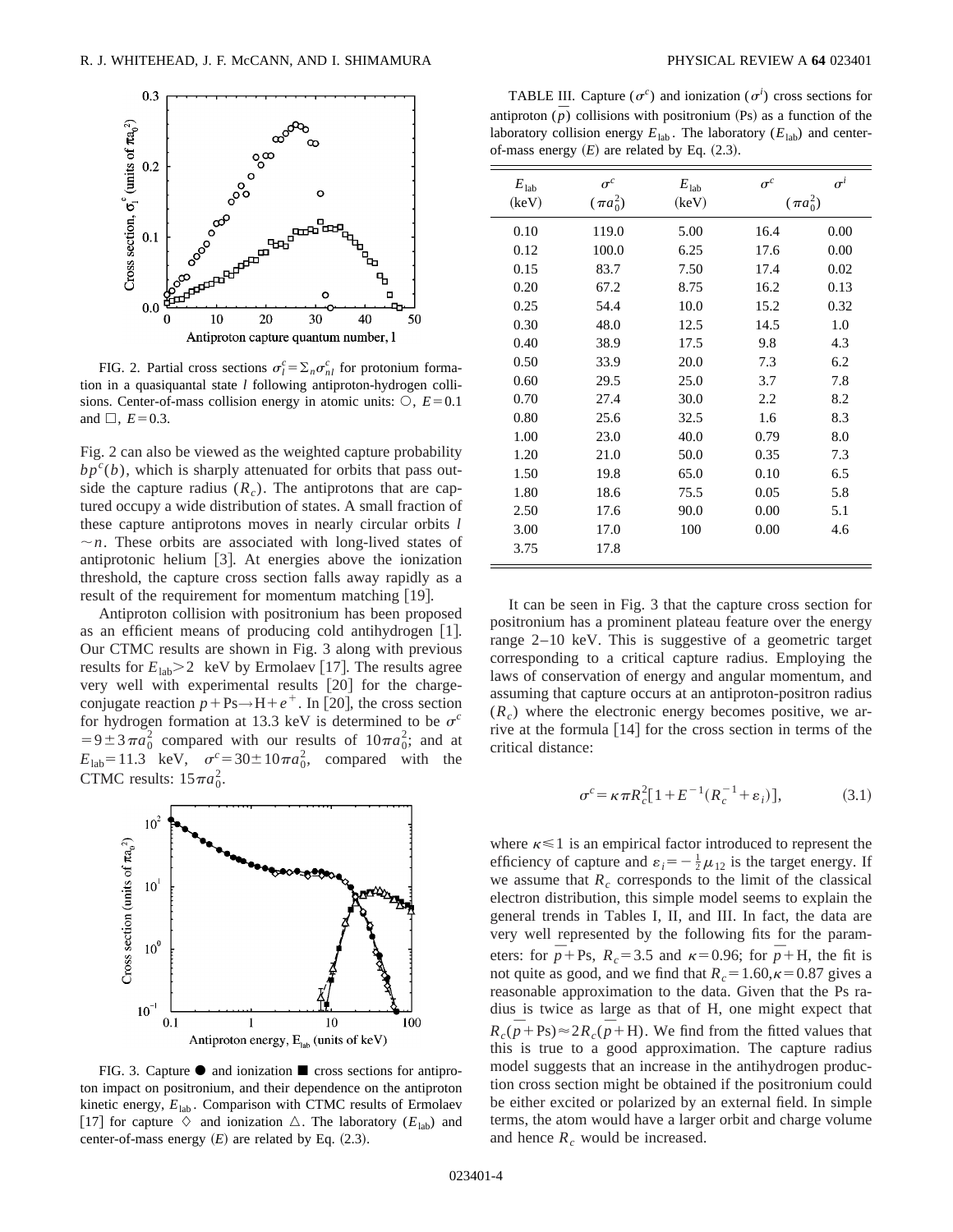# **IV. LASER-ASSISTED ANTIHYDROGEN FORMATION**

The enhancement of capture due to laser assistance has been studied in the Born approximation [21]. However, it has been confirmed  $[6]$  that for laser-free collisions this model is inadequate at energies below the ionization threshold  $[19]$  in that it grossly overestimates the capture process. Nonetheless, calculations at high energies using this approximation predicted an enhancement of capture in some circumstances by a factor of 10 or more  $[21,23]$  when an intense laser was present. However, a closer analysis revealed that, at the laser intensities considered, rapid photoionization  $[22]$  would dominate the process and thus prevent capture from occurring. We consider the process over the energy range of interest to experiment. In particular, we investigate laserassisted formation of antihydrogen at two collision energies,  $E_{\text{lab}}=1$  keV and 15 keV for  $\lambda=248$  nm and  $\lambda$  $=1064$  nm, and we consider linear polarized light with alignment parallel and perpendicular to the collision axis (direction of the antiproton beam).

Classical models of photoionization have been used successfully in the qualitative understanding of the response of atoms to intense light  $|24|$ . In order to test our classical model of laser-positronium interaction quantitatively, we calculated the photoionization rate of isolated positronium. We considered two field strengths,  $F_{\text{max}}=0.01$  a.u. and 0.02 a.u., corresponding to intensities of  $I=3.5\times10^{12}$  W cm<sup>-2</sup> and  $I=1.4\times10^{13}$  W cm<sup>-2</sup>, respectively. The ionization yield was calculated for a variety of pulse lengths to establish a photoionization rate  $\Gamma$ . At  $I=3.5\times10^{12}$  W cm<sup>-2</sup>, the classical model predicts that very little ionization will occur,  $\Gamma_c$  < 2 × 10<sup>-7</sup>. For the stronger field (*F* = 0.02), the results are  $\Gamma_c = 1.2 \times 10^{-4}$  for  $\lambda = 248$  nm and  $\Gamma_c = 1.1 \times 10^{-4}$  for  $\lambda = 1064$  nm. These results were compared to accurate quantal calculations [25], which, for  $\lambda = 248$  nm, predict  $\Gamma_q = 1.80 \times 10^{-4}$  for  $F_{\text{max}} = 0.01$  and  $\Gamma_q = 1.26 \times 10^{-3}$  for  $F_{\text{max}}=0.02$ . For  $\lambda=1064$  nm, the quantal rates are estimated at  $\Gamma_q \approx 1.5 \times 10^{-5}$  for  $F_{\text{max}}=0.01$  and  $\Gamma_q = 4 \times 10^{-3}$ for  $F_{\text{max}}=0.02$ . These results confirm that classical models can underestimate multiphoton ionization rates by large factors. Note that for long-wavelength high-intensity light, the dominant mechanism of photoionization is through tunneling  $(ield-ionization)$  transitions, a process that is classically forbidden.

For  $E_{lab} = 1$  keV, with an initial internuclear separation of  $d=40$ , the laser was ramped on over a time  $\tau \approx 80$ . The results we obtained did not show any variation under changes in the pulse rise time over the range  $40<\tau<120$ . Given the optical cycle times are 147 a.u. for  $\lambda = 1064$  nm and 34 a.u. for  $\lambda = 248$  nm, the random laser phase  $\varphi$  must be taken into account by statistical averaging. Displayed in Table IV are results for laser-assisted antihydrogen formation. At  $E_{lab}=1$  keV, an increase of  $4-70\%$  in the capture cross section was observed. The direction of the laser polarization vector, and hence the orientation of the positronium orbit, was not an important factor, and supports the critical distance model of capture.

At the higher energy,  $E_{lab} = 15 \text{ keV}$ , the capture process is thought to be a sudden transition, for which the momentum

TABLE IV. Antiproton capture cross sections ( $\sigma_L^c$ ) for antiproton impact on positronium in the presence of a laser field. Laser polarization is linear and either parallel ( $\parallel$ ) or perpendicular ( $\perp$ ) to the antiproton beam. The laboratory and center-of-mass energies are related by Eq.  $(2.3)$ .

| $E_{\rm lab}$<br>(keV) | Field strength<br>$F_{\text{max}}$ (a.u.) | λ<br>(nm)     | Laser<br>polarization | $\sigma_L^c$<br>$(\pi a_0^2)$ |
|------------------------|-------------------------------------------|---------------|-----------------------|-------------------------------|
| $\mathbf{1}$           |                                           | without laser |                       | 23.0                          |
|                        | 0.01                                      | 1064          | $\perp$               | 24.3                          |
|                        |                                           |               | $\biggl\}$            | 25.5                          |
|                        |                                           | 248           | ⊥                     | 24.0                          |
|                        |                                           |               |                       | 24.0                          |
|                        | 0.02                                      | 1064          | $\perp$               | 25.2                          |
|                        |                                           |               |                       | 27.8                          |
|                        |                                           | 248           | ⊥                     | 39.0                          |
|                        |                                           |               | $\parallel$           | 40.0                          |
| 15                     |                                           | without laser |                       | 12.1                          |
|                        | 0.01                                      | 1064          | ⊥                     | 9.8                           |
|                        |                                           |               |                       | 11.0                          |
|                        |                                           | 248           | $\perp$               | 12.0                          |
|                        |                                           |               |                       | 13.1                          |
|                        | 0.02                                      | 1064          |                       | 7.0                           |
|                        |                                           |               | $\big\}$              | 10.4                          |
|                        |                                           | 248           | $\mathbf{I}$          | 11.0                          |
|                        |                                           |               |                       | 13.0                          |

and position distribution of the target is more significant. The enhancement created by parallel polarization can be understood in terms of the laser driving the electron along the beam axis and creating more favorable conditions for momentum exchange between the projectile and ejectile. Our estimates of ionization events show that collisional ionization was greatly enhanced. Indeed, the combination of laser and antiproton was effective in producing ionization of the positronium in circumstances in which neither were effective alone. For some cases, the ionization yields increased at the expense of the capture cross section. Significant enhancement of capture requires a strong laser field. However, destruction of the positronium target by photoionization becomes a practical problem in implementation of this scheme. In order to inhibit this process, the laser interaction might be separated from the collision process by using pulsed light or passing positronium through the laser focus. Consider a configuration in which a positronium beam crosses the diffraction-limited spot of a light source of  $\lambda = 248$  nm. An energy of the order  $E_{lab} \sim 1$  keV would equate to a relative speed of  $v \sim 0.2$  a.u. Thus the positronium-laser interaction time would be of the order  $10<sup>4</sup>$  atomic units. Clearly, photoionization rates in excess of  $\Gamma \sim 1 \times 10^{-4}$  would mean significant loss of positronium. Thus the scheme would require a careful choice of laser wavelength and intensity.

### **V. CONCLUSIONS**

In this paper, we simulated the classical capture of slow antiprotons by atomic hydrogen and positronium. The effect